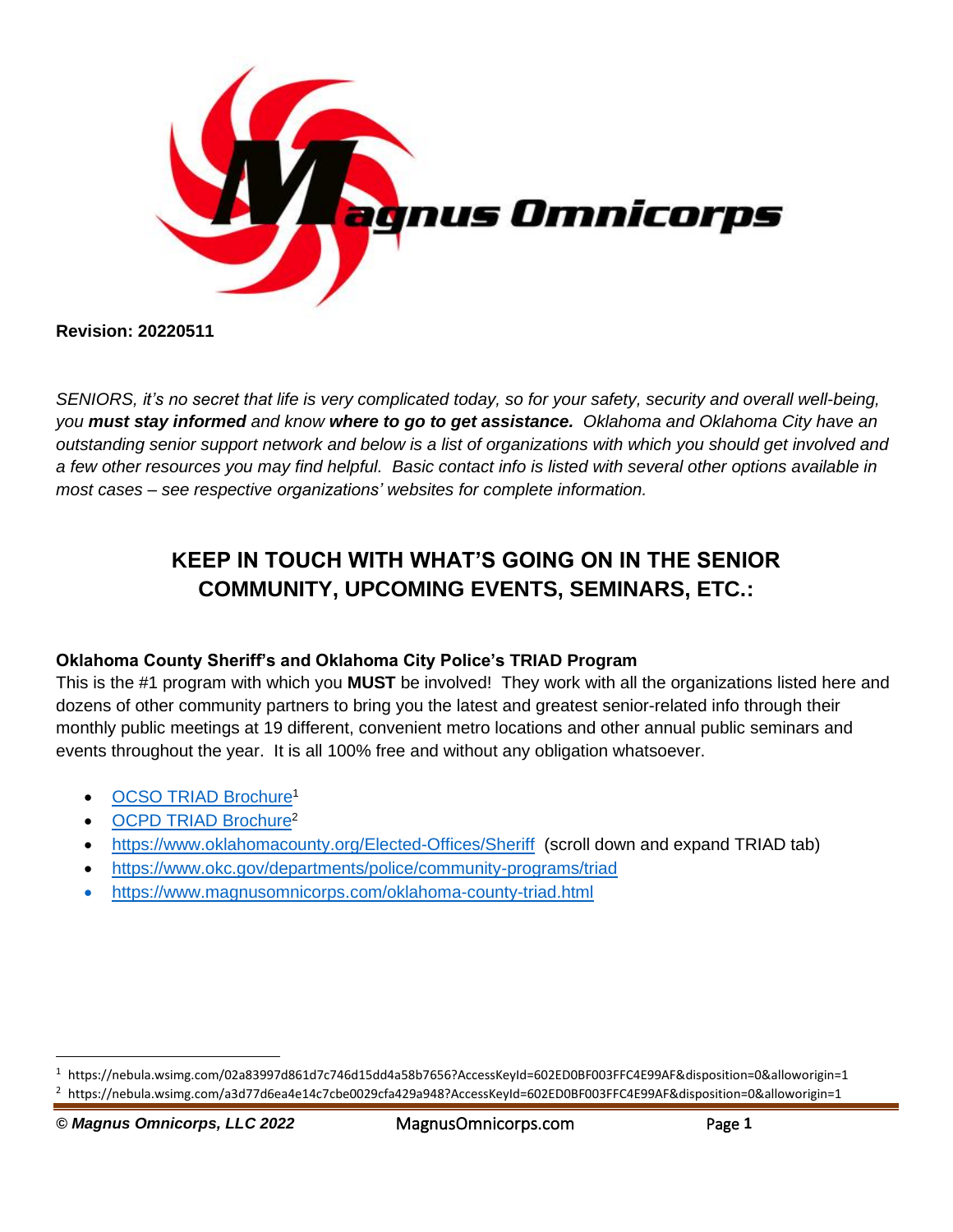## **Magnus Omnicorps, LLC**

A diversified, professional service company that also works closely with seniors, especially on security, real estate, and long-term care issues. Be sure to get these free reports, which are revised and updated frequently, on the *Publications* page of their website:

- *Long Term Care from the Inside Out*
- *Apartment Living: Selection Guide (with a special section for senior living communities)*
- *Identity Theft, Financial Fraud & Cyber Crime: Problems, Solutions & Mitigation Strategies*

<https://www.magnusomnicorps.com/publications.html>

## **OKC Mature Moves Senior Living Truth Series Seminars**

Outstanding free, informative and without any obligation whatsoever, the monthly [Senior Living Truth Series](https://seniorlivingtruthseries.com/)  [seminars](https://seniorlivingtruthseries.com/)<sup>3</sup> (online and in-person) are conducted by senior real estate experts, Dr. Nikki and Chris Buckelew, Realtors, of [OKC Mature Moves](https://www.okcmaturemoves.com/)<sup>4</sup> and the [Buckelew Realty Group](https://www.buckelewrealtygroup.com/)<sup>5</sup>. Dr. Nikki and her panel of industry experts discuss a variety of senior life-related topics such as, housing, downsizing, legal issues, long term care, government benefits, dementia & Alzheimer's, aging in place, senior home selling, healthcare, and a host of other subjects of interest to the senior community. You can see videos of their seminars on their [YouTube](https://www.youtube.com/c/SeniorsrealestateinstituteUSA/videos)  [channel here](https://www.youtube.com/c/SeniorsrealestateinstituteUSA/videos)<sup>6</sup> or their [website here](https://seniorlivingtruthseries.com/senior-living-truth-series-video-replays/)<sup>7</sup> – Highly recommended!! [Click here for upcoming seminar schedules](https://seniorlivingtruthseries.com/)<sup>8</sup> or call 405-563-7501 to register.

## **Oklahoma Senior Journal Radio Program with Robin Gunn**

The Oklahoma Senior Journal is the original senior-focused Oklahoma publication....the original and longestrunning 50-Plus publication in the metro. Be sure to tune in every Saturday at 9:00 am on KZLS 1640 AM and 96.9 FM to hear Robin and her great, informative guests on her "Rise and Thrive" radio program and get all the latest and greatest info for seniors. You can also listen live on their [website](https://1640theeagle.com/)<sup>9</sup> or download the companion app for your smart devices (links on website). You can also hear past shows on the [OSJ website](https://okseniorjournal.com/contact/)<sup>10</sup> or on the app. You can get a PDF copy of the latest Oklahoma Senior Journal and find out about the **OSJ app** for your smart device on the [OSJ's website's homepage](http://okseniorjournal.com/)<sup>11</sup>. Also see their **[Facebook](https://www.facebook.com/OklahomaSeniorJournal/)<sup>12</sup> and [Instagram](https://www.instagram.com/oklahomaseniorjournal/?hl=en)<sup>13</sup> pages**.

*© Magnus Omnicorps, LLC 2022* MagnusOmnicorps.com Page **2**

<sup>3</sup> https://seniorlivingtruthseries.com

<sup>4</sup> https://www.okcmaturemoves.com/

<sup>5</sup> https://www.buckelewrealtygroup.com

<sup>6</sup> https://www.youtube.com/c/SeniorsrealestateinstituteUSA/videos

<sup>7</sup> https://seniorlivingtruthseries.com/senior-living-truth-series-video-replays/

<sup>8</sup> https://seniorlivingtruthseries.com/

<sup>9</sup> https://1640theeagle.com/

<sup>10</sup> https://okseniorjournal.com/contact/

<sup>11</sup> http://okseniorjournal.com/

<sup>12</sup> https://www.facebook.com/OklahomaSeniorJournal/

<sup>13</sup> https://www.instagram.com/oklahomaseniorjournal/?hl=en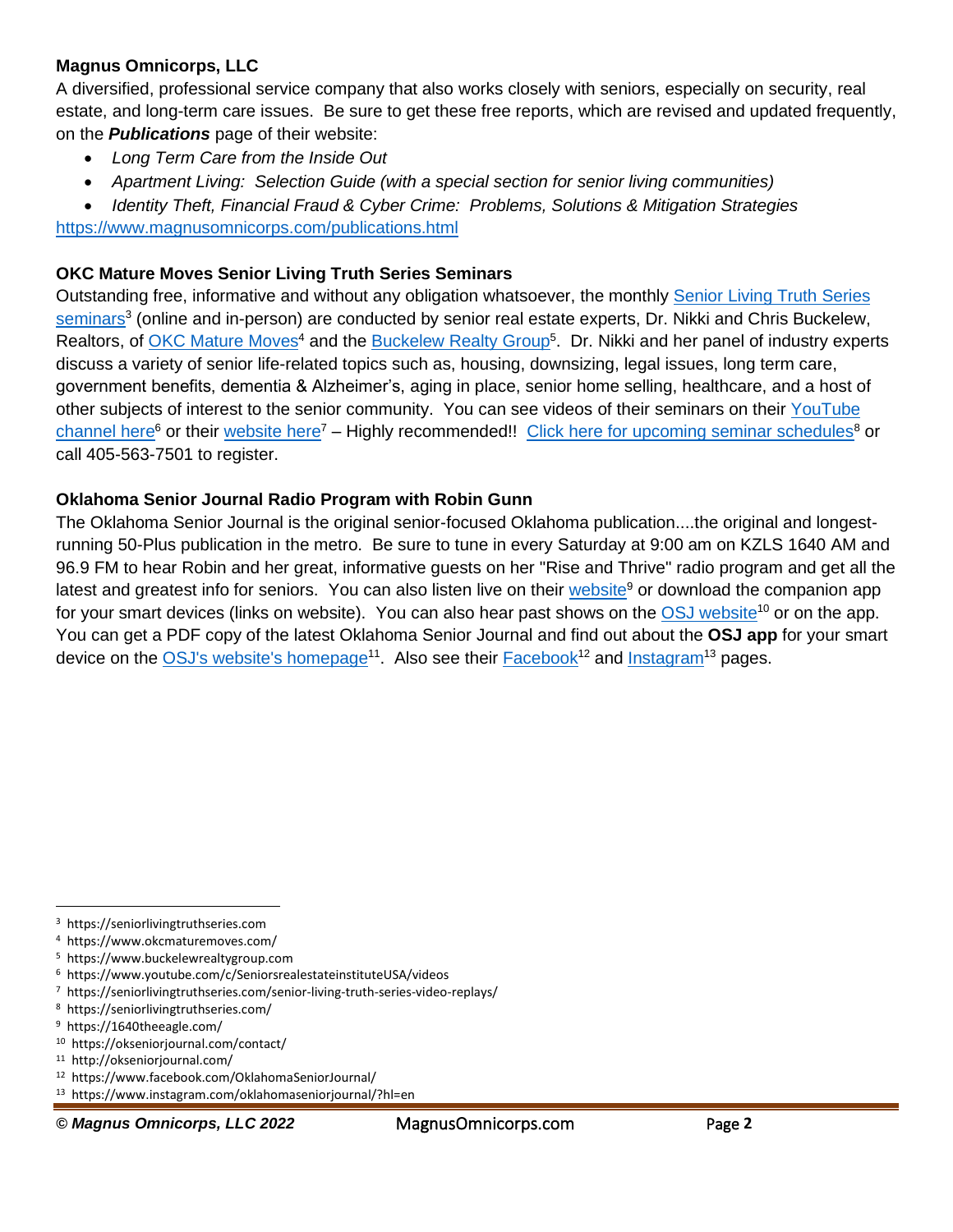## **Well Preserved Radio Program with Eunice Khoury**

Be sure to tune in to KTOK AM 1000 [\(or on their website](http://www.ktok.com/)<sup>14</sup>) at 9:06 am every Saturday to listen to Eunice - she and her special weekly guests are a wealth of information for seniors on a variety of issues, but especially Medicare and other insurance issues. You can also listen on your computer [\(live](http://www.iheart.com/live/1909/?autoplay=true&pname=697&campid=play_bar&cid=/articles/broadcast-schedule-257466/ktok-broadcast-schedule-568902/)<sup>15</sup> or [archived podcasts](https://wellpreserved.info/radio/)<sup>16</sup>) or smart device through *[iHeart Radio app here](https://www.iheart.com/)<sup>17</sup>.* Also check the Eunice Khoury's Well Preserved Advisory Group's Events page for other functions that may be of interest to you and sign up for her free e-newsletter!! 405-848-5790

<https://wellpreserved.info/>

## **NEED HELP? TRY THESE RESOURCES:**

#### **KFOR Oklahoma's News 4**

**4 Seniors** <https://kfor.com/4-seniors/>

**In Your Corner** 405-759-6985 <https://kfor.com/news/in-your-corner/> <https://kfor.com/news/in-your-corner/send-a-complaint-to-in-your-corner/>

#### **Gatekeeper Program of Oklahoma County**

The Gatekeeper Program is part of Oklahoma County Social Services and is a community-wide effort to identify and assist vulnerable older residents in need of help. Many of them are healthy, active people involved with family and friends, church or community groups. But many others are not so fortunate. They may live alone and have little contact with others. If they become ill, or unable to function independently, they can easily go unnoticed and unattended. "Gatekeepers" serve as the eyes and ears of the community. 405-713-1893

[https://www.oklahomacounty.org/Portals/0/gatekeeperProgram\\_1.pdf](https://www.oklahomacounty.org/Portals/0/gatekeeperProgram_1.pdf)

#### **Legal Aid Services of Oklahoma, Inc.**

Need a lawyer? We're here to give you help. And hope. Legal Aid Services of Oklahoma is a non-profit law firm. We're here for you because we believe access to the legal system is as important as food, shelter and clothing.

888-534-5243 <https://www.legalaidok.org/>

16 https://wellpreserved.info/radio/

*© Magnus Omnicorps, LLC 2022* MagnusOmnicorps.com Page **3**

<sup>14</sup> http://www.ktok.com/

<sup>15</sup> http://www.iheart.com/live/1909/?autoplay=true&pname=697&campid=play\_bar&cid=/articles/broadcast-schedule-257466/ktok-broadcastschedule-568902/

<sup>17</sup> https://www.iheart.com/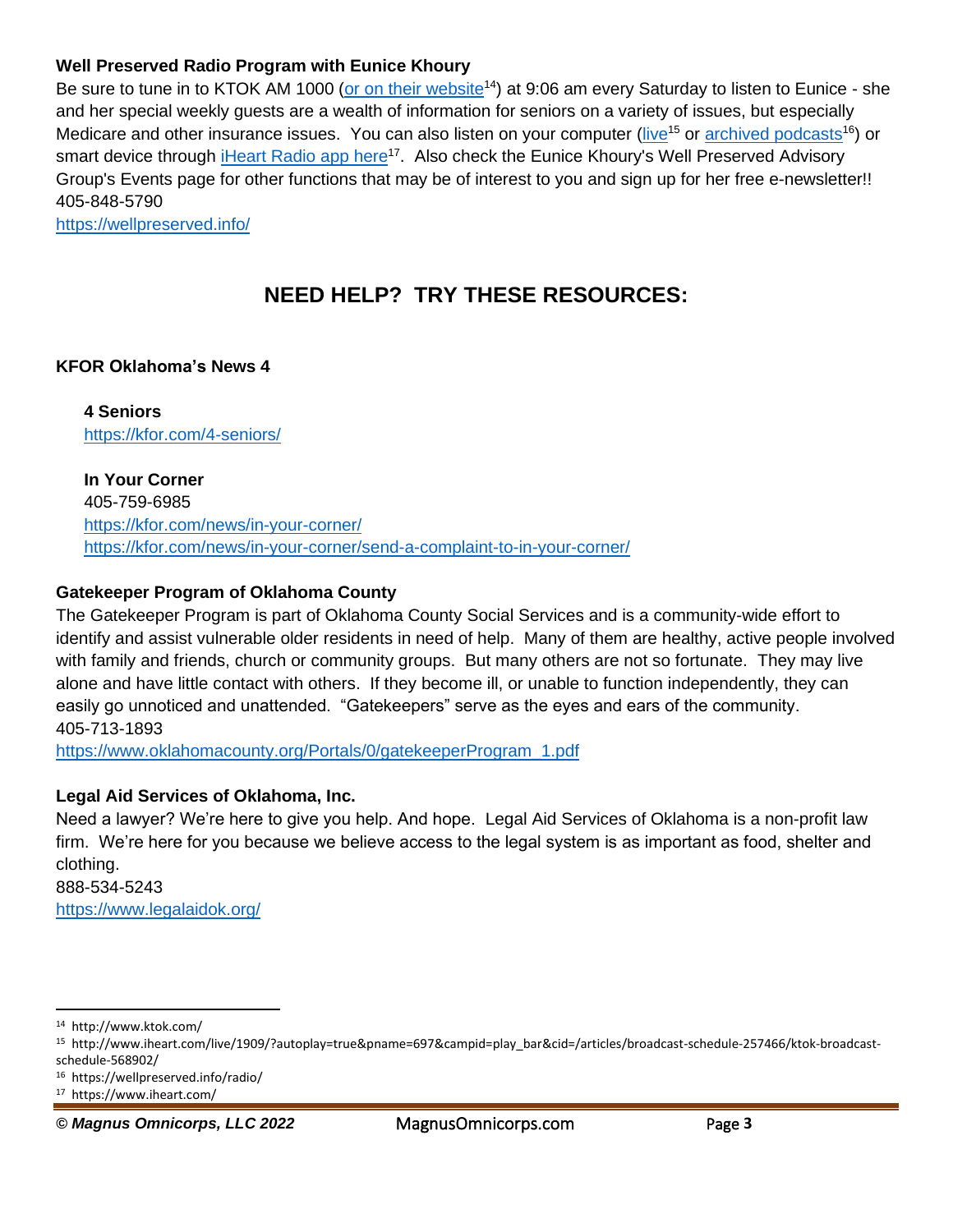**OK-SPLASH** provides free legal advice, counseling, and community education for American citizens who are 60 years of age or older. The goal of this project is to increase free legal services and representation of senior Oklahomans in greatest social or economic need in order to preserve Oklahoma seniors' independence, choice, and financial security. Through special funding from Area Agencies on Aging, under provisions of the Older Americans Act, each law office is able to provide this service to older Americans.

855-488-6814

<https://www.legalaidok.org/senior-legal-help/>

**OK Legal Connect** helps find legal help for eligible low-income people with civil legal problems. <https://oklegalconnect.org/#/login>

## **Neighborhood Alliance of Central Oklahoma**

For over 35 years Neighborhood Alliance has been successful at helping residents create sustainable change through our educational and support programs. Our training and connections allow neighborhood leaders to work alongside Police, Fire, School Administrators, City Officials, Corporations, other Non-Profits and Foundations in order to improve their neighborhood. We are building a better Central Oklahoma by empowering and educating citizens to become neighborhood leaders.

<https://nacok.org/> 405-528-6322

#### **Nextdoor**

It's where communities come together to greet newcomers, exchange recommendations, and read the latest local news. Where neighbors support local businesses and get updates from public agencies. Where neighbors borrow tools and sell couches. It's how to get the most out of everything nearby. Welcome, neighbor.

No phone number – an Internet-based social media hub for neighborhoods. <https://nextdoor.com/>

## **Oklahoma Adult Protective Services (APS)**

Each year, thousands of Oklahoma's vulnerable adults suffer abuse, neglect, and exploitation by family members and other caregivers. Many victims are frail and vulnerable and cannot help themselves and depend on others to meet their basic needs.

Abuse & Neglect Hotline: 800-522-3511 or 911 <https://oklahoma.gov/okdhs/services/cap/adult-protective-services.html>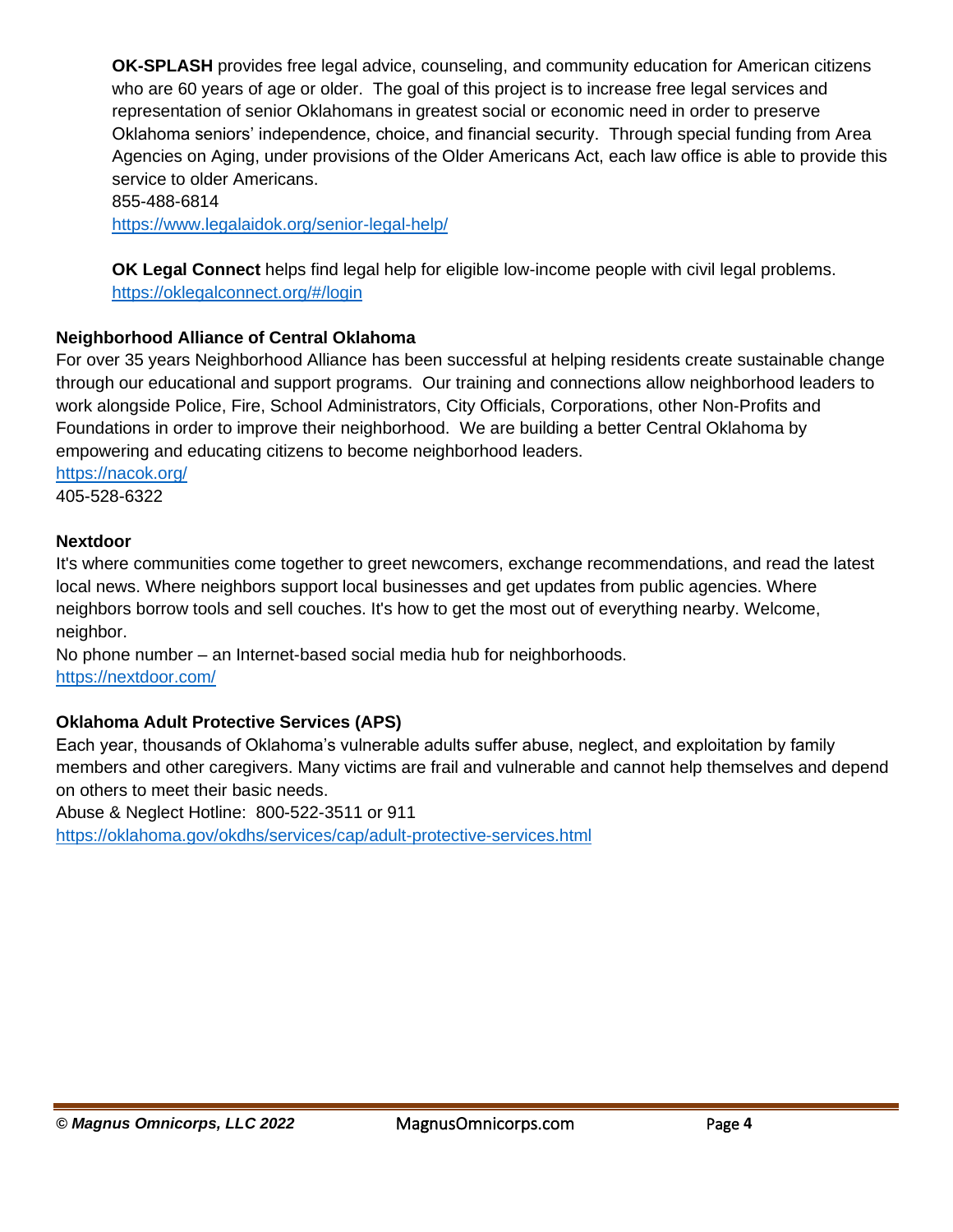## **Oklahoma Areawide Aging Agency**

Areawide Aging Agency is dedicated to advancing the dignity and independence of older adults in our community. We serve Canadian, Cleveland, Logan and Oklahoma Counties in Oklahoma. Anyone over the age of 60 is eligible for our services; however, those living below the poverty line are the ones who depend upon these services the most to help make ends meet. For over 40 years, our efforts involve funding, coordinating and monitoring programs authorized by the Older Americans Act. 405-942-8500

**[Survival Kit for Seniors](https://www.areawideaging.org/survival-kit)**<sup>18</sup> (online only 58-page resource guide for all senior-related services,

crisis hotlines, etc. – EXCELLENT!)

<https://www.areawideaging.org/>

## **Oklahoma Attorney General's Office – Consumer Protection Unit**

Through its Consumer Protection Unit (CPU), the Office of the Attorney General is committed to ensuring a safe and fair marketplace in Oklahoma. To achieve this goal, the Consumer Protection Unit assists Oklahoma consumers through community outreach and education programs, mediation of consumer complaints and taking legal action when necessary, against individuals or businesses engaged in deceptive, fraudulent or unfair advertising or sales practices. You can also file complaints online. 405-521-2029

<https://www.oag.ok.gov/consumer-protection-unit>

## **Oklahoma City Action Center**

Whether it's issues with city services, code violations, landlord problems, etc., the great folks at the Action Center can help or at least point you in the right direction. Be sure to get [their OKC Connect](https://www.okc.gov/residents/action-center/okc-connect-app) app<sup>19</sup> for your smart device. See their webpage for several other contact options. 405-297-2535

<https://www.okc.gov/residents/action-center>

## **Oklahoma Insurance Department**

If you have problems with any insurance company or insurance product, contact the OID for assistance!! You can also file complaints online. 405-521-2828

<https://www.oid.ok.gov/consumers/>

## **Oklahoma Ombudsman Program (Dept. of Health and Human Services)**

The Ombudsman Program serves residents in Oklahoma's long-term care facilities, including nursing homes, assisted living and similar adult care homes. An ombudsman helps improve the quality of life and the quality of care available to long-term care facility residents. A long-term care ombudsman is a person who receives complaints from residents of long-term care facilities, their friends or relative and attempts to resolve those complaints within the facility. The Ombudsman has the authority to explore problems and recommend corrective action to the facility.

405-521-2281

<https://oklahoma.gov/okdhs/services/cap/ombudsman.html>

<sup>18</sup> https://www.areawideaging.org/survival-kit

<sup>19</sup> https://www.okc.gov/residents/action-center/okc-connect-app